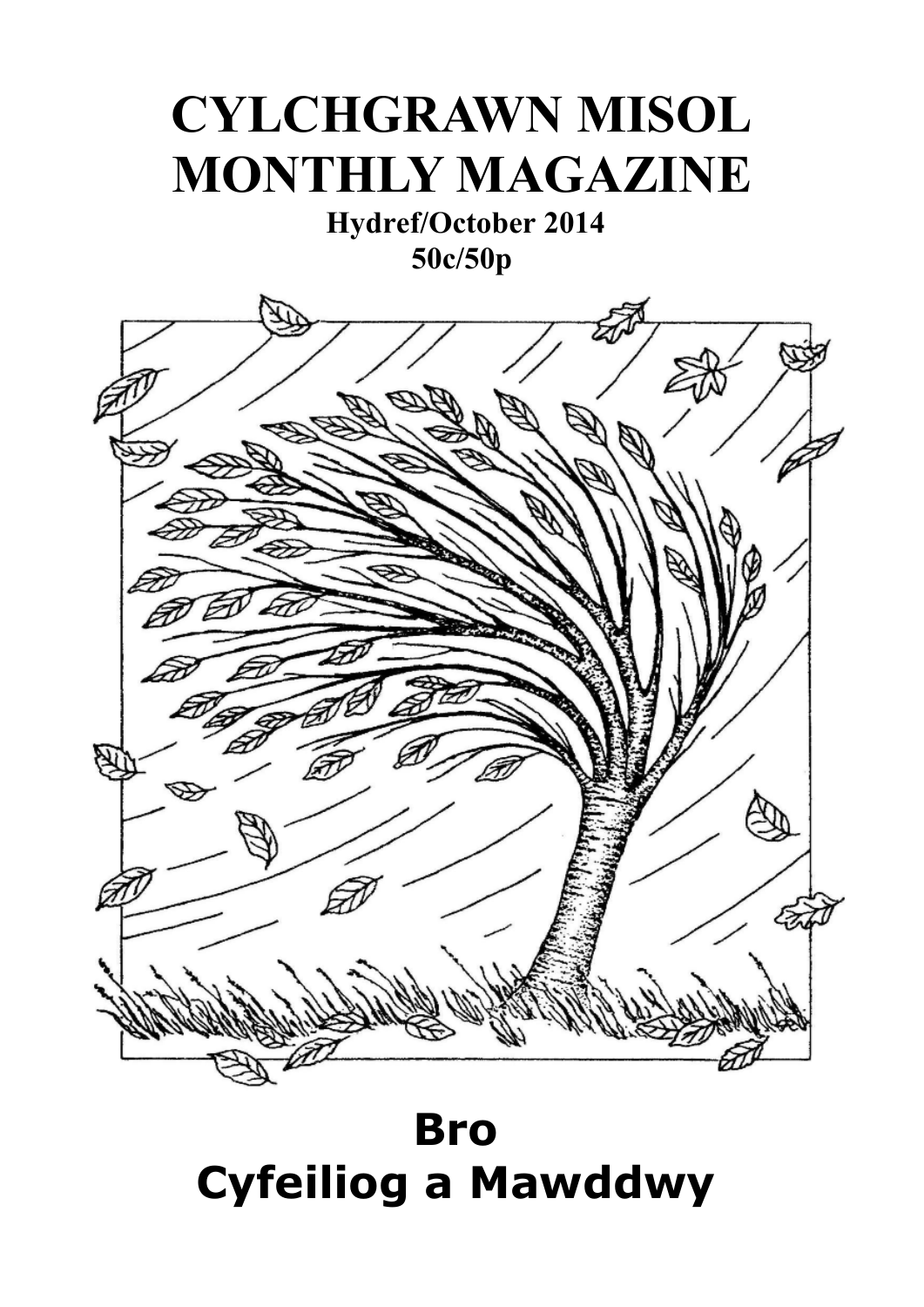As we approach Remembrance Sunday, in the year of the centenary of the beginning of World War 1, could I offer you a few short stories which give a taste of the harsh realities of war, and how it touched the lives of everyone, not least the people of the Dyfi Valley.

Account in the Cambrian News of the funeral of Iorwerth Gwilym Davies RAF. Killed September 2 1918 aged 25. Younger son of Mr and Mrs EH Davies Brynderwen Aberangell, killed in Ilford London while flying. Active service 3 years, recently returned from Palestine.

His body was brought to Cemaes Rd. on Saturday and placed on a gun carriage provided by the King's Liverpool Regiment Oswestry. Eight soldiers and a large number of junior soldiers were present. A firing party with re-versed arms headed the cortege, under the command of Sergeant Lowe.

Many dignitaries and prominent members of the community and friends and acquaintances were present, including The Revd. RW Jones Aberangell, The Revd. RJ Thomas Rector of Cemaes and The Revd. RC Evans Cwmlline.

The officers acted as bearers from the gun carriage to the church. The hymns sung were "Dwy Aden Colomen Pe Cawn" and "Lead Kindly Light." The "Dead March" was played by organist Mr JE Parry MA Aberangell.

The coffin draped with the Union Jack was carried to the graveside , the Revd. David Harris Bridgend officiated. Three volleys were fired and the last post sounded with roll of drums. The grave was lined with flowers and numerous wreathes were sent.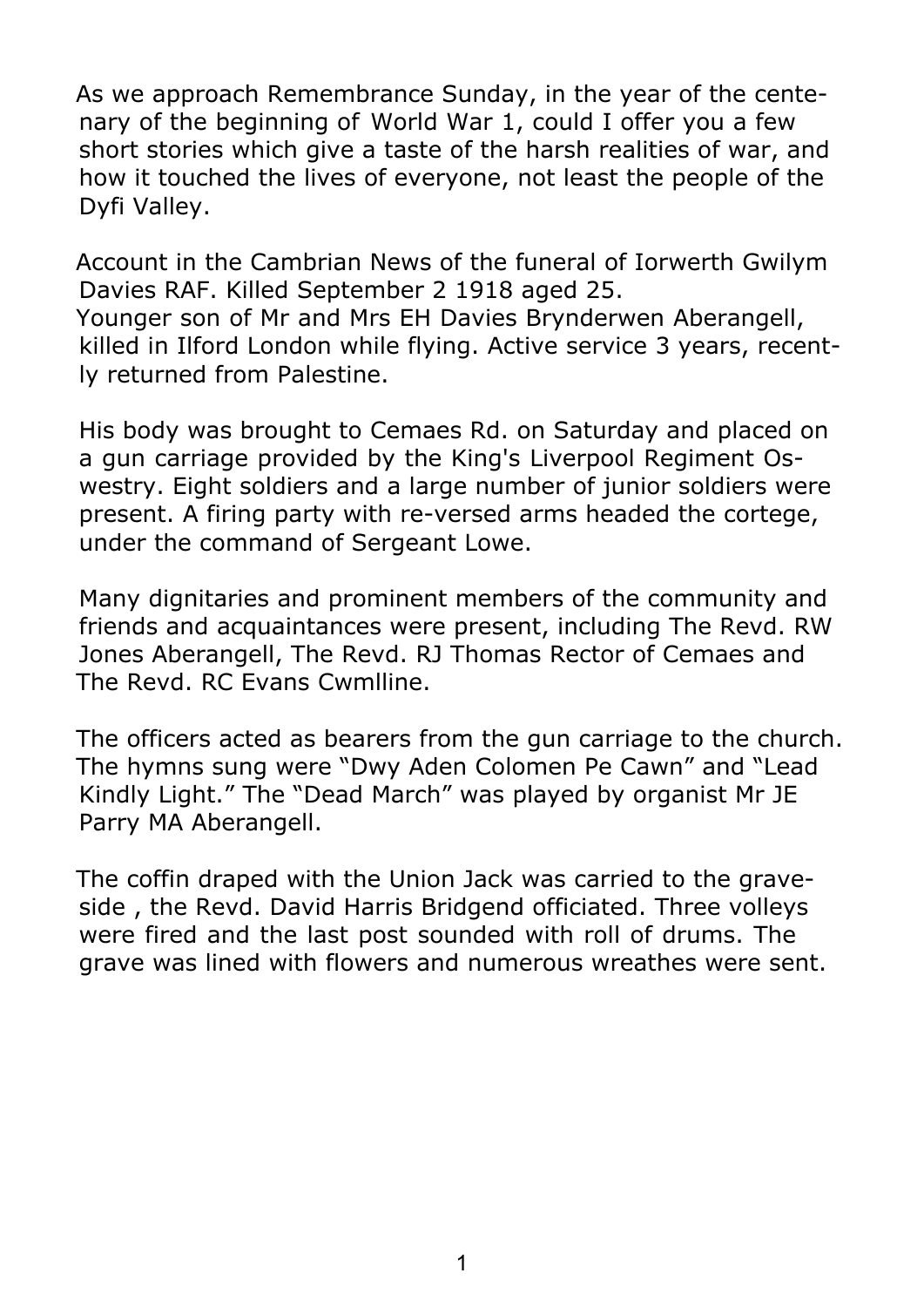Letter of condolence from Pte. Alfred Bowen to the parents of Llewelyn Hughes, killed October 26 1917.

Dear Mr and Mrs Hughes,

No doubt you will wonder why I should write to you, but really I feel that I must inform you of the death of poor Llew during the recent advance. Now I happened to be out of this battle, having been put on reserve; but as soon as the battalion were relieved from the line I went and made enquiries about poor Llew. It appears that the poor boy was sniped, and that his death was instantaneous, having suffered no pain. I am afraid that I cannot write as I might, because my heart is sad, and I can only offer you my sincere sympathy in your great sorrow, and trust that strength and courage may be given you to bear the great sorrow which has fallen upon you, and may the thought and knowledge that he did his duty and made the supreme sacrifice comfort you and cheer your wounded hearts. I shall be glad to hear from you sometime; I feel I cannot write more just now, so will conclude with kindest regards and deepest sympathy. Yours very sincerely

Alfred Bowen No.1 Platoon. AC. 2<sup>nd</sup> OWF BEF.

The very final words of poetry written by the famous Welsh Poet Hedd Wyn, posthumous winner of the bard's chair at the 1917 Birkenhead National Eisteddfod. Killed at the battle of Passchendale July 31 1917. (Taken from the book Gwae Fi Fy Myw - Cofiant Hedd Wyn (gan Alan Llwyd)

Yn Flechin lluniodd ei ddarn barddoniaeth olaf oll, ac eithrio'r awdl. 'Roedd Simon Jones, y chyfoed ysgol iddo, "Ned Bach" y Llys Llanuwchllyn, yn ysgrifennu llythyrau un noson, a lluniodd Hedd Wyn y ddau bennill, byrfyfyr canlynol iddynt.

Un noson dawel, - hyfryd Uwch law y dolydd br**a**s Roedd dau o foys Llanuwchllyn Yn 'sgwenu gorau gl**a**s, Llythyrau i'w cariadlon Anfonai'r ddau yn iach, Ac enw un oedd Simon Ac enw'r llall Ned Bach. Ond pan ddarfyddo'r Rhyfel A'r helynt hwn i gyd, Daw dau o foys Llanuwchllyn Yn ol yn wyn eu byd; Rhieni o'u pryderon A'u clwyfau dro'nt yn iach, Pan welant wyneb Simon A chlywed llais Ned Bach.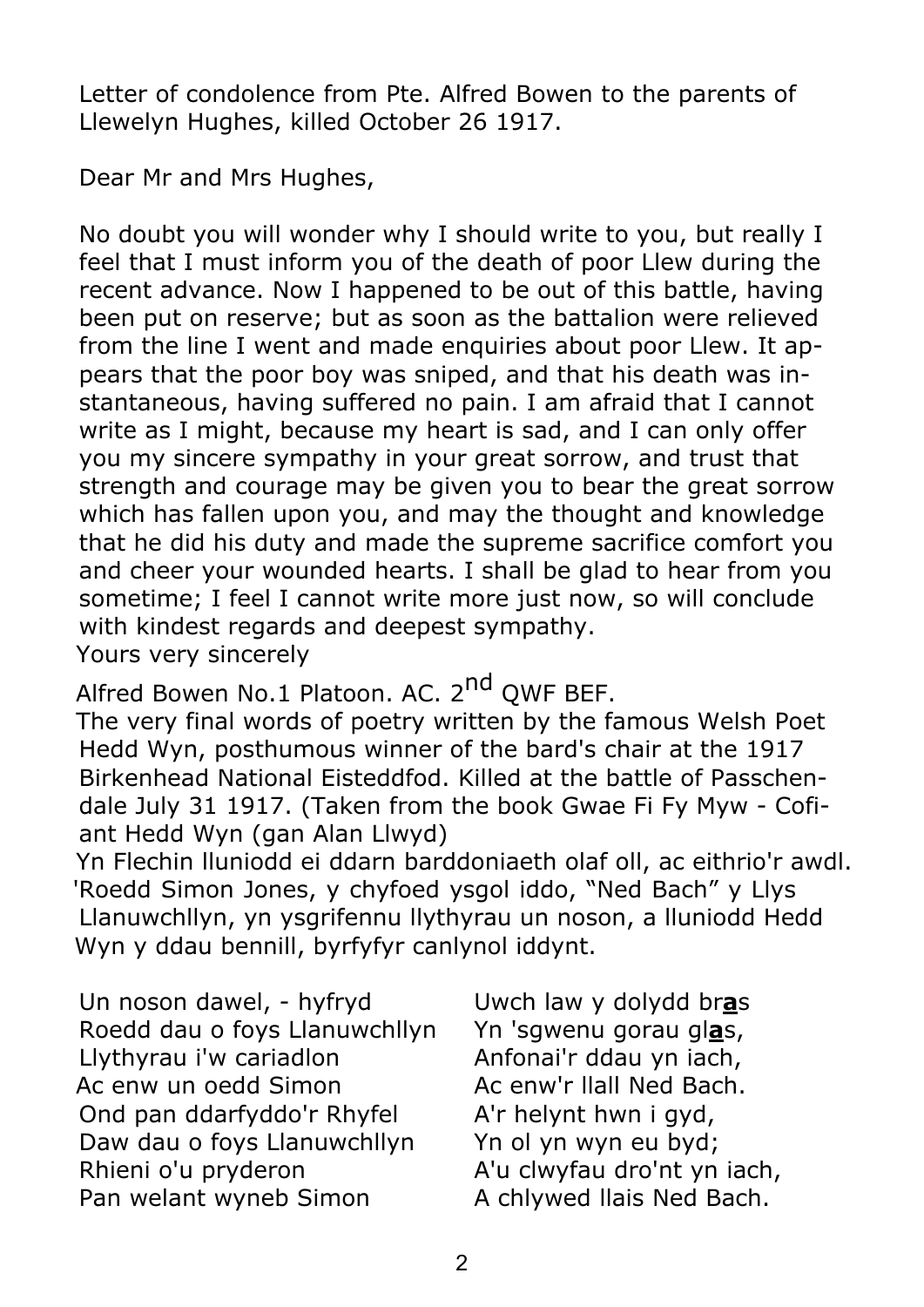Dychwelodd y ddau at eu rhieni, yn unol a phroffwyddoliaeth Hedd Wyn, ond nid dyna dynged lluniwr y penillion.

As we remember the suffering brought about by man's inability to live in peace with his neighbour, we pray / gweddiwn :

 *O Dad sydd wedi creu pawb ar dy ddelw dy hun ac sy'n caru pawb a greaist, na ad i'r teulu ni ymwahanu oddi wrthyt ti trwy adeiladu rhwystrau hil, lliw a gred. Megis y ganed dy Fab ein Gwaredwr o fam o Hebraes, ond a ymfalchiodd yn ffydd y wraig o Syria a'r milwr o Rufain, gan groesawu'r Groegiaid a'i ceisiai, a derbyn* gwr *o Affrica i gario'r groes; dysg i ni ystyried aelodau pob hil yn gydetifeddion yn nheyrnas Iesu Grist ein Harglwydd.*

 *God of mercy and love, fill our hearts anew with your divine love. Fill our thinking with your touchstone of grace and understanding. Guide our judgements and help us to be instruments of reconciliation, overcoming our natural tendency to fear and hold at a distance those we consider foreign. Forgive us when we doubt your power to heal relationships and make all things new.*

 *Hear our voices and grant us insight and strength to respond to hatred with love, to injustice with total dedication to justice, to need with sharing of self, to war with striving for peace. O Lord hear our voices and grant unto the world your everlasting peace.*

*Amen*

Roland Barnes

## *DIOLCH*

Bronwen, Beryl, Nesta and family wish to thank friends and neighbours for their cards and donations in memory of Will (William Jones Rock Terrace). £2000 to be divided between St Peter's Church and the North West Cancer Research and Diabetic. Special thanks to Rev Canon Kath for her unfailing support throughout this sad time.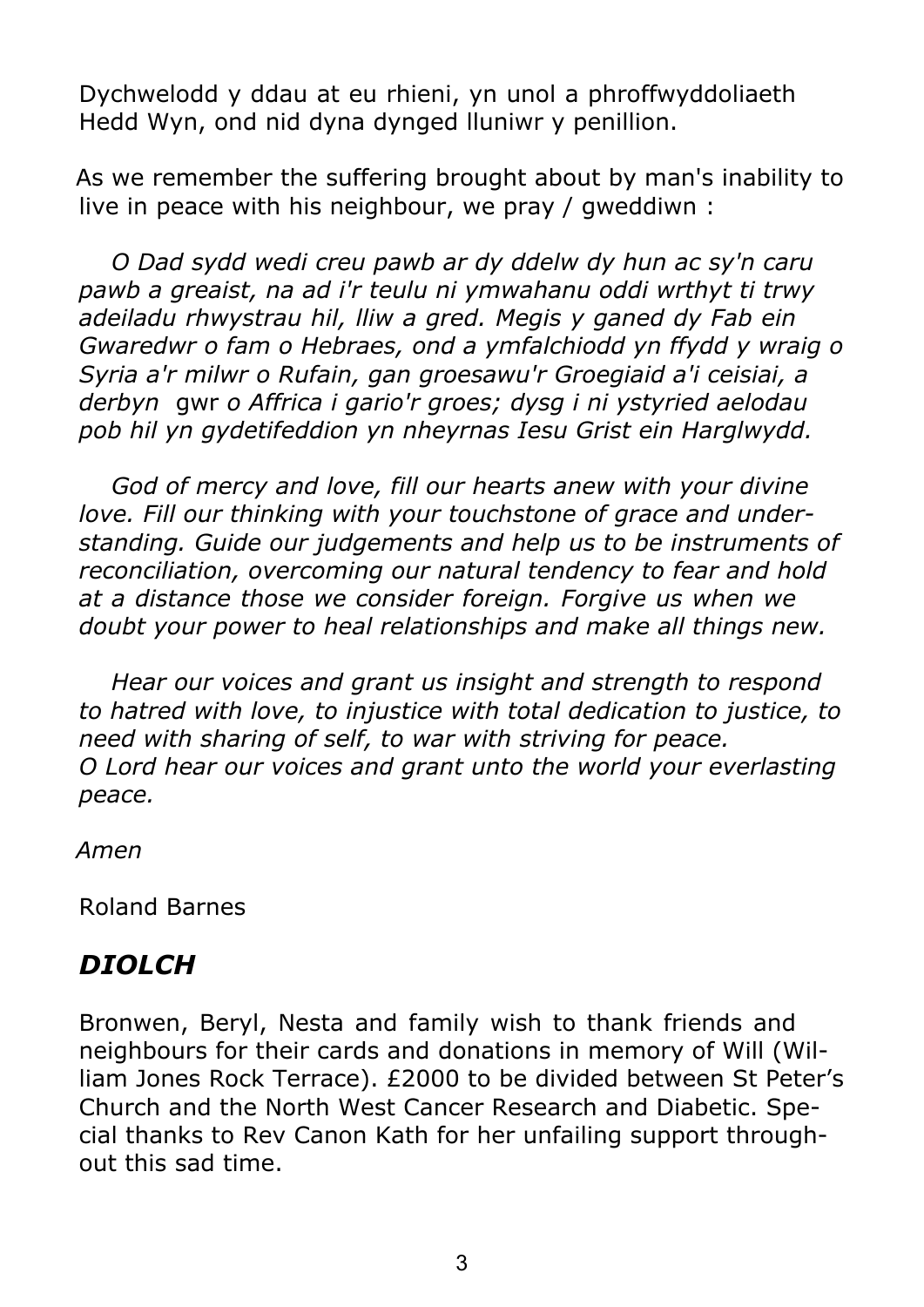

# **Undeb y Mamau - Mothers Union.**

The first meeting of the 2014/15 session was held at the Parish Office on Sept. 18th. The Enrolling Member, Mrs. Joyce Price, led the service. Mrs. Alice Hughes read the lesson and Mrs. Margaret Hughes accompanied the hymns.

The AGM followed. Mrs. Joyce Price thanked the Rev. Kathleen for her support and congratulated her on becoming a Canon. She also thanked the officials for their work, and all the members for their continued support and particularly for providing refreshments for special occasions. She reported that Mrs. Derwenna Williams, formerly of Derwenlas, was now in a residential home and wishes to be remembered to everyone.

The secretary then gave a resume of the year's meetings, speakers and events. In the absence of the Treasurer, the financial report has been deferred until January. The officials were then re-elected en bloc:-

Enrolling Member - Mrs. Joyce Price Secretary & Organist - Mrs. Margaret Hughes

Treasurer - Mrs. Margaret Searson

The "Wheels Appeal" has now ended and £29,000 was raised in the Diocese. The secretary read out a letter concerning the new project called "Celebrate with Us". The Ladies Fellowship has asked to join us for our annual Carol Service in December, and has also invited us to join them on an outing to Abbey-Cwm-Hir on November 15th. The following M.U meetings have been organised in the Diocese:-

Trustees- Criccieth - 14th October

Provincial - Llanidloes - 23rd October

Council - Bangor - November ( date to be arranged)

The tea hostesses were the officials and they were thanked by Mrs. Roberta Williams. The next meeting is on October 17th and the speaker will be Mr. Peter Kenny.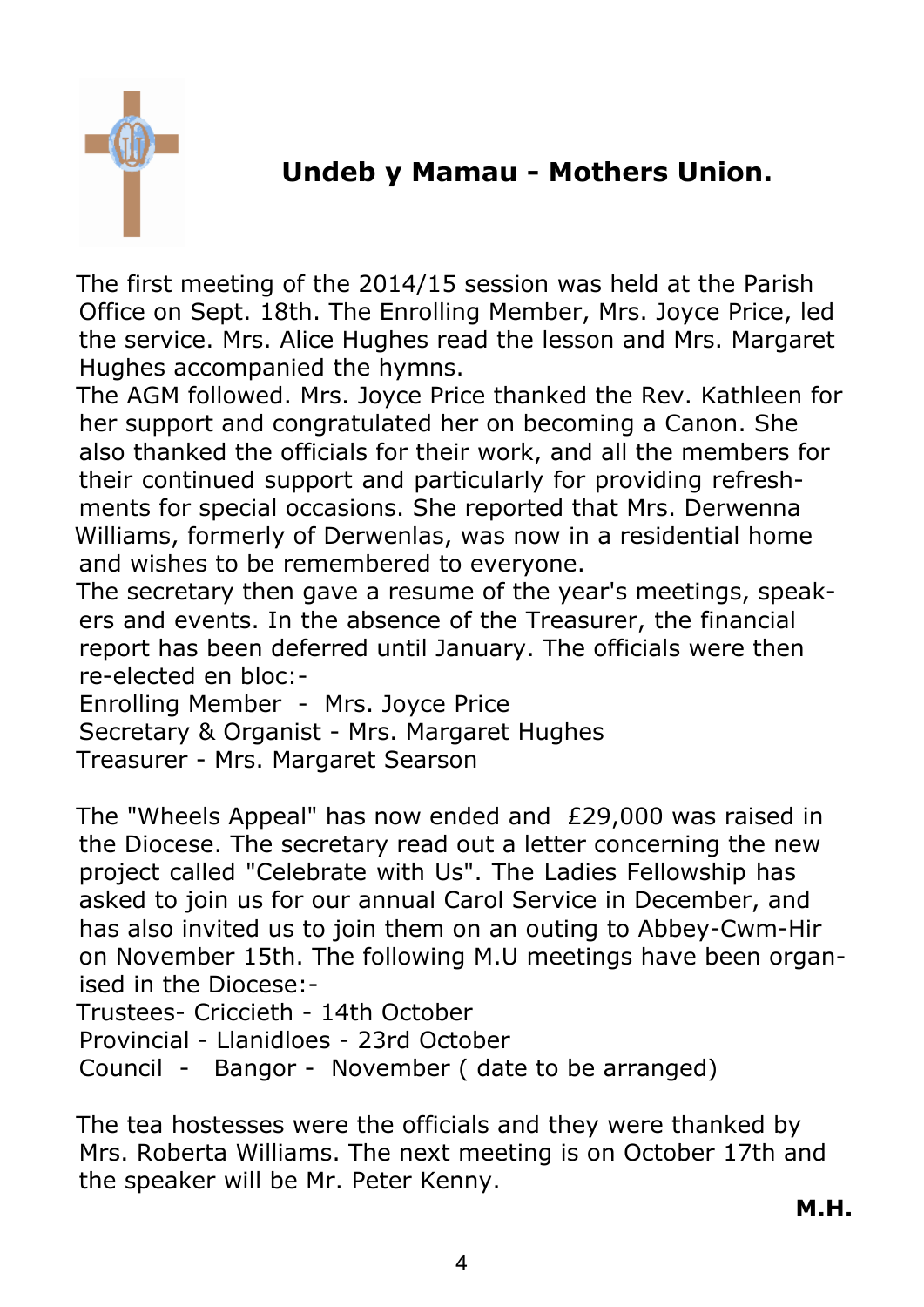# *THE LADIES FELLOWSHIP.*



The first meeting of the Fellowship was a Holy Communion led by Rev Kath Rogers, the reader's were Muriel Evans and Margaret Searson. Muriel welcomed members to the meeting and thanked Kathleen and Ken for leading the service. Maureen Hughes and Joan Williams were welcomed as new members. The A.G.M. Followed, Roberta Williams proposed the Officials stay the same as the previous year.

Sympathy was expressed to Bronwen Jones and Sylvia Williams on the sad loss of Bronwen's husband and Sylvia's brother. Alice Hughes read the Secretaries Report and Margaret Searson presented the Financial Report. Both were signed and accepted. £25 to be donated to the Archbishop's Fund and Christian Aid with a further £75 for the hire of the Church Office for our meetings. Arrangements were made for the Harvest Supper to be held on Tuesday 21 Oct at the Bowling Club.

The programme for 2014/15 was discussed and the tea hostesses arranged.

**A .H.**

#### **BLODAU'R ALLOR EGLWYS PLWYF MACHYNLLETH.**

#### **PARISH CHURCH ALTAR GUILD.**

#### **Hyderf 5 Oct: Harvest.**

Rev Kath, Mrs Margaret Hughes Pennal.

#### **Hyderf 12 Oct: Harvest.**

Rev Kath, Mrs Margaret Hughes Pennal.

#### **Hydref 19 Oct: Harvest.**

Rev Kath, Mrs Margaret Hughes Pennal.

#### **Hydref 26 Oct:**

Mrs Celia Fletcher, Mrs Margaret Jones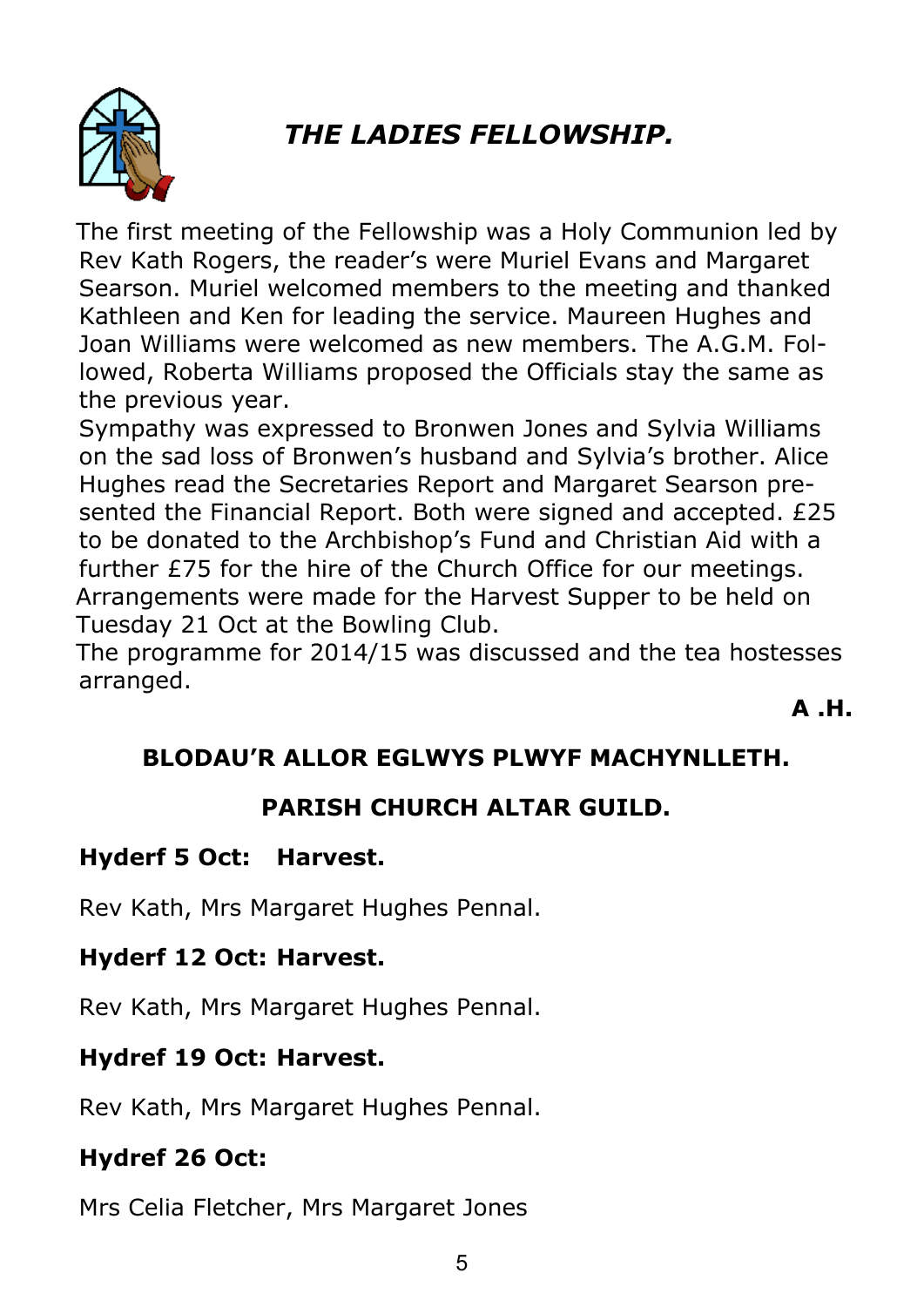# *MACHYNLLETH, LLANWRIN, PENEGOES & CORRIS GWASANAETHU'R SUL/SUNDAY SERVICES.*

|                          | Hydref 5 October Pentecost 17                |
|--------------------------|----------------------------------------------|
| 8.00 a.m.                | Holy Eucharist                               |
| 9.30 a.m.                | Y Cymun Bendigaid am y Cynhaeaf/Harvest Holy |
|                          | Eucharist (Llanwrin)                         |
| 9.30 a.m.                | Harvest Holy Eucharist (Corris)              |
| 11.00 a.m.               | <b>Family Service</b>                        |
| <b>Hydref 12 October</b> | <b>Pentecost 18</b>                          |

| Y Cymun Bendigaid am y Cynhaeaf (Penegoes) |
|--------------------------------------------|
|                                            |
| Bilingual Holy Eucharist for Harvest       |
|                                            |
|                                            |

|  |  | <b>Hydref 19 October</b> | <b>Pentecost 19</b> |  |
|--|--|--------------------------|---------------------|--|
|--|--|--------------------------|---------------------|--|

| 8.00 a.m. | Holy Eucharist for Harvest |
|-----------|----------------------------|
|-----------|----------------------------|

#### **10.30 a.m. BILINGUAL UNITED HARVEST FESTIVAL EGLWYS SANT TYDECHO, CEMAES**

| <b>Hydref 26 October</b> | <b>Pentecost 16 Bible Sunday</b>          |  |  |
|--------------------------|-------------------------------------------|--|--|
| $9.30$ a.m.              | Y Cymun Bendigaid am y Cynhaeaf           |  |  |
| 9.30 a.m.                | Y Cymun Bendigaid/Holy Eucharist (Corris) |  |  |
| 11.00 a.m.               | Holy Eucharist                            |  |  |

**11.00 a.m.** Y Cymun Bendigaid **(Penegoes)**

#### **Tachwedd 2 November**

| 8.00 a.m.   | Holy Eucharist                              |
|-------------|---------------------------------------------|
| $9.30$ a.m. | Y Cymun Bendigaid/Holy Eucharist (Llanwrin) |
| 9.30 a.m.   | Holy Eucharist/Y Cymun Bendigaid (Corris)   |
| 11.00 a.m.  | Family Service with Baptism                 |
| $5.30$ p.m. | A Service of Light                          |

#### **Every Wednesday**

10.00 a.m. Holy Eucharist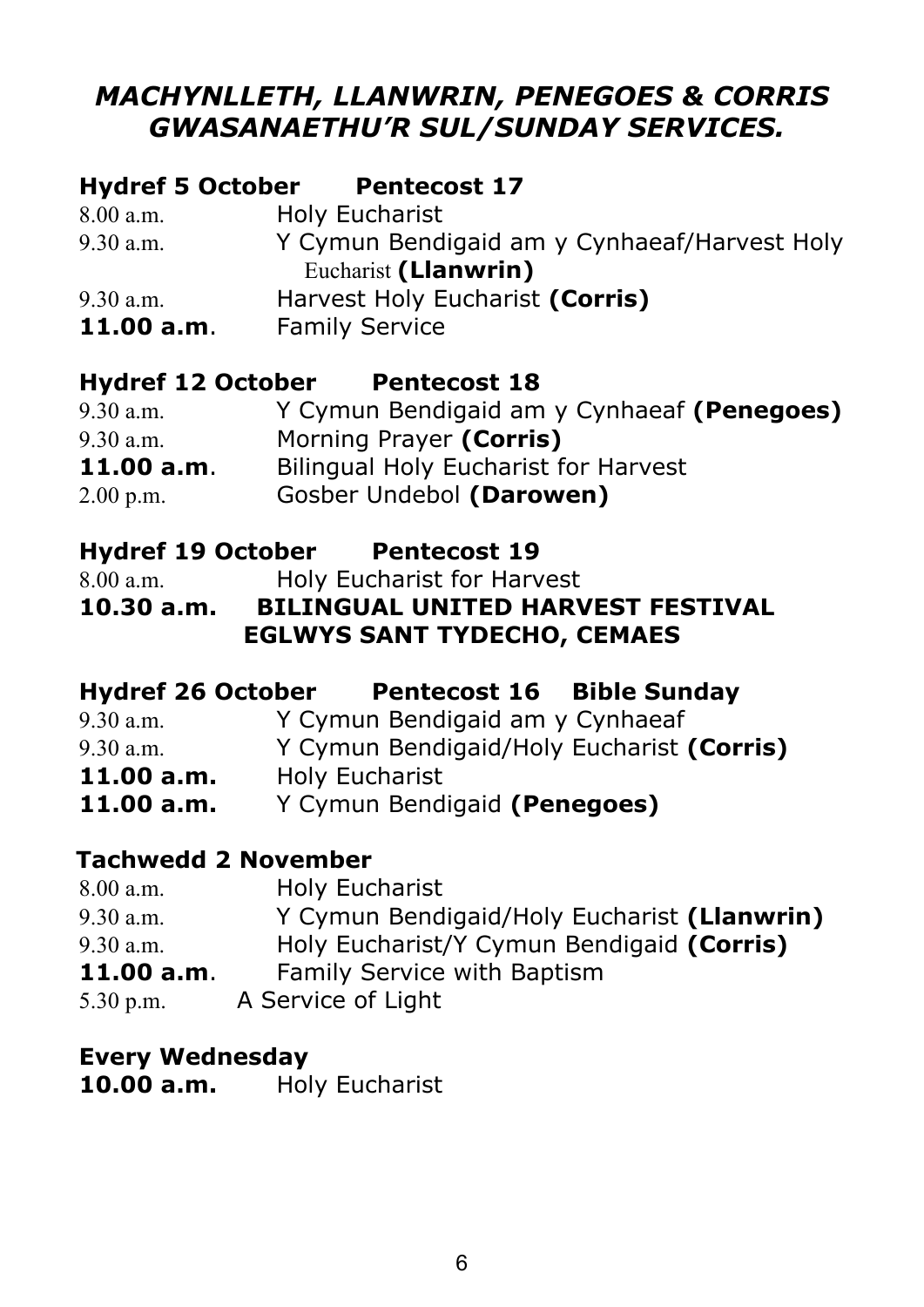#### *ROTA OF READERS.*

**Hydref 5 October : Pentecost 17 Pentecost 8:00 am Miss Pru Probert 11.00 am Mrs Muriel Evans / Mrs Jeanne Kerridge Hydref 12 October : Pentecost 18 Pentecost 11:00 am Mrs Joyce Price / Mrs Marilyn Brunton Hydref 19 October: Pentecost 19 Pentecost 8:00 am Miss Pru Probert Hydref 26 October : Sul Y Beibl / Bible Sunday 9:30 am Mrs Ann Armstrong 11:00 am Capt Richard Lambert Tachwedd 2 November: Deyrnas 1 Kingdom 8:00 am Mr Ken Searson 11:00 am Mrs Joyce Price /Mr Grahame Cox**

#### *ROTA OF SIDESPERSONS.*

**Hydref 5 October: Pentecost 17 Pentecost 8:00 am Mr Elfyn Rowlands 11:00 am Mr Elfed Jones / Mr Henry Holt Hydref 12 October: Pentecost 18 Pentecost 11:00 am Mrs Gwenda Price / Mrs Margaret Searson Hydref 19 October: Pentecost 19 Pentecost 8:00 am Mrs Margaret Vince Hydref 26 October: Sul Y Beibl / Bible Sunday 9:30 am Mr Emyr Roberts 11.00 am Mrs Dorothy Edwards/Capt Richard Lambert Tachwedd 2 November Deyrnas 1 Kingdom 8:00 am Mr Ken Searson 11:00 am Mr Geraint & Mrs Margaret Davies**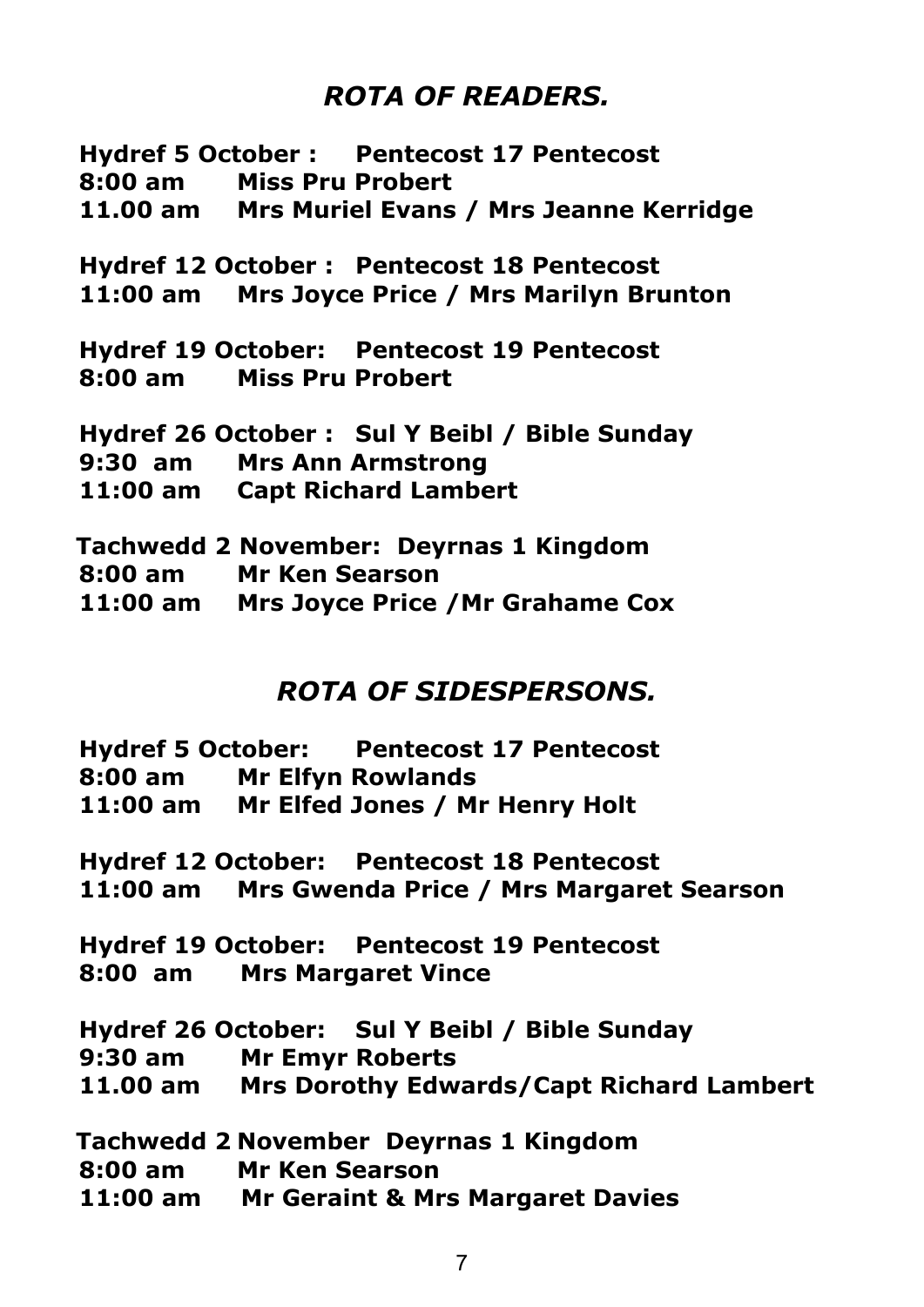# *CEMAES, DAROWEN, MALLWYD & LLANBRYNMAIR GWASANAETHU'R SUL/SUNDAY SERVICES.*

|                                                              |                 | Hydref 5 October: Pentecost 17 Pentecost                      |  |
|--------------------------------------------------------------|-----------------|---------------------------------------------------------------|--|
| <b>Cemaes</b>                                                | 09:45 am. $(E)$ |                                                               |  |
| <b>Darowen</b>                                               |                 |                                                               |  |
| Mallwyd                                                      | 11:15 pm.       |                                                               |  |
| Llanbrynmair 10:30 am.                                       |                 | (E)                                                           |  |
|                                                              |                 | Hydref 12 October: Pentecost 18 Pentecost                     |  |
| <b>Cemaes</b>                                                | 09:45 am.       | (E)                                                           |  |
| Darowen                                                      | 14:00 pm.       | Gwasanaeth Undebol Cymraeg -                                  |  |
|                                                              |                 | Diolchgarwch.                                                 |  |
| Mallwyd                                                      | $11:15$ am.     | (E)                                                           |  |
| Llanbrynmair                                                 |                 |                                                               |  |
|                                                              |                 | Hydref 19 October: Pentecost 19 Pentecost                     |  |
| <b>Cemaes</b>                                                |                 | 10:30 am. United Harvest Thanksgiving                         |  |
|                                                              |                 | <b>Service for the Ministry Area.</b>                         |  |
|                                                              |                 | Hydref 26 October: Sul Y Beibl / Bible Sunday                 |  |
| <b>Cemaes</b>                                                | 09:45 am. $(E)$ |                                                               |  |
| Darowen                                                      | 14:00 pm. $(E)$ |                                                               |  |
| Mallwyd                                                      | $11:15$ am.     | (E)                                                           |  |
| Llanbrynmair                                                 |                 |                                                               |  |
| Dyddiadur / Diary                                            |                 |                                                               |  |
|                                                              |                 | Hydref 4 Oct Cynhadledd Esgobaethol/Diocesan Conference.      |  |
| Cadeirlan Bangor Cathedral 10 - 3pm.                         |                 |                                                               |  |
|                                                              |                 | Hydref 7 Oct "Agor y Llyfr Open the Book" Ysgol Gynradd Llan- |  |
| brynmair Primary School                                      |                 |                                                               |  |
| 9pm. **                                                      |                 | Hydref 10 Oct Clwb Ieuenctid/Youth Club Llanbrynmair 7 -      |  |
|                                                              |                 | Hyref 12 Oct Cyfarfod MAT Meeting Penrhos Arms Cemaes         |  |
| 3.30pm.                                                      |                 |                                                               |  |
| Hydref 14 Oct "Agor y Llyfr Open the Book" Ysgol Gynradd     |                 |                                                               |  |
| Dinas Mawddwy 10yb.                                          |                 |                                                               |  |
| Hydref 14 Oct Synod Rhanbarthol/Regional Synod Eglwys        |                 |                                                               |  |
| Santes Fair Church Dolgellau 2 -4.30; 5 - 8pm.               |                 |                                                               |  |
| Hydref 22 Oct Cyfarfod MAC Meeting Parish office Machynlleth |                 |                                                               |  |
| 7pm.                                                         |                 |                                                               |  |
|                                                              |                 | Hydref 24 Oct Clwb Ieuenctid/Youth Club Canolfan Llanbryn-    |  |
| mair Community Hall 7 - 9pm. **                              |                 |                                                               |  |
|                                                              |                 | Tachwedd 1 Nov "Llan Llanast/Messy Church" Cemaes 2 -         |  |
| 3.30yp.                                                      |                 |                                                               |  |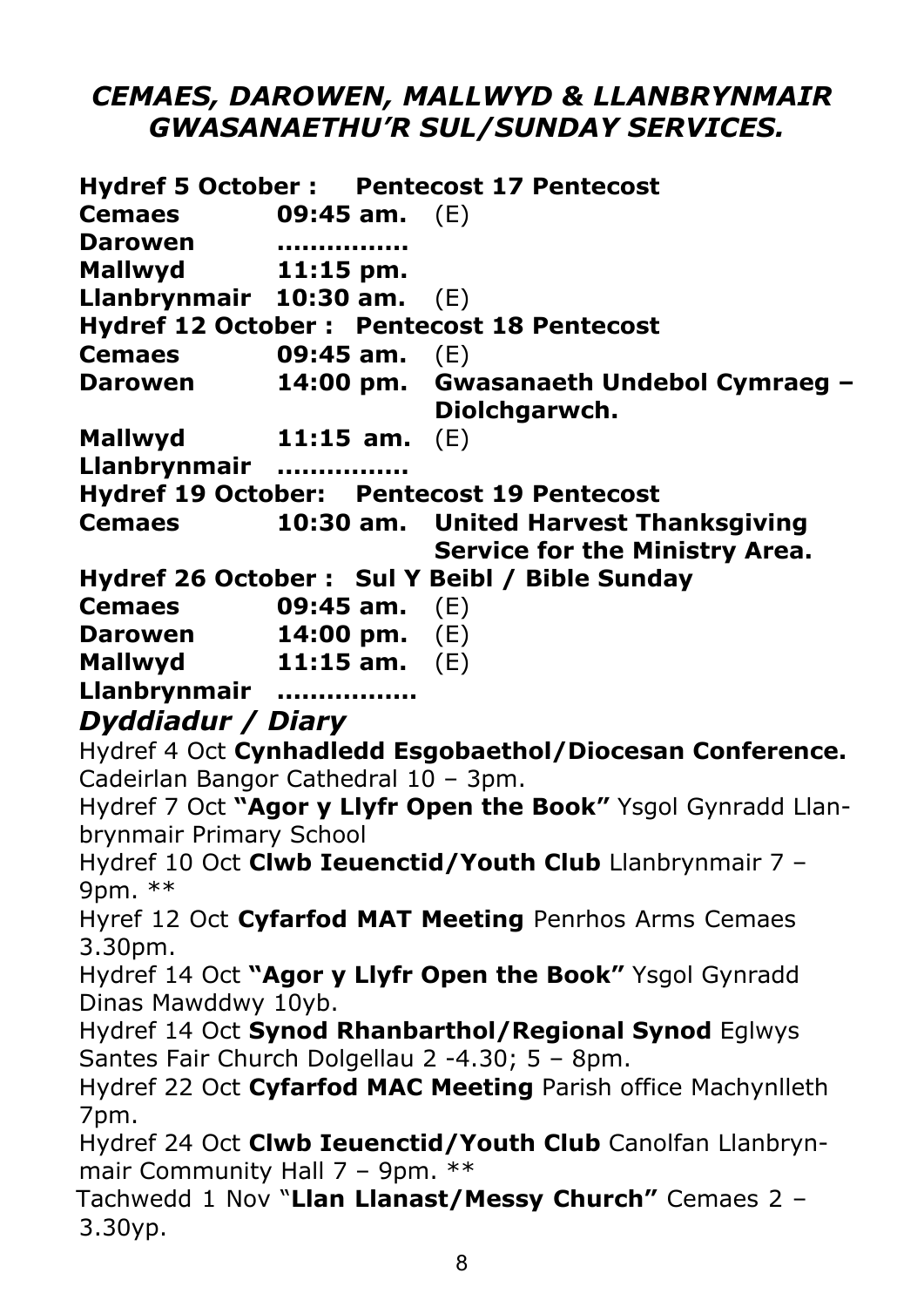\*\* - Mae'r Clwb Ieuenctid i oedrannau 11 – 18. Os oes gennych amser i helpu, yr ydym yn chwilio am gwirfoddolwyr. Cysylltwch Y Parchedig Roland Barnes am fwy o wybodaeth 01650 531 650  $**$  - The Youth Club is for ages  $11 - 18$ . We are looking for volunteers to help organise. Contact The Revd. Roland Barnes for information 01650 531 650.

### *Dates for the Diary St Peter's.*

**Hydref 16 October 2pm Mothers' Union**

 **7pm Finance Committee**

**Hydref 21 Oct 6pm Harvest Supper**



*Banc Bwyd Bro Dyfi Food Bank*

Bro Ddyfi Food Bank exists in Machynlleth for the local population. We provide 3 day emergency food supply for those in need We cover Machynlleth and villages in the Dyfi Valley.

Anyone wishing to donate food to the Foodbank can either leave it in St Peter's Church or alternatively contact Clive Thomas on 07896781773 or cliveandhelena@hotmail.co.uk All donations will be greatly appreciated and put to a good cause.

We are running short of the following items Sugar, Tea, Packet Potato (Smash) Tins of Peas, Carrots, Sweetcorn, Long Grain Rice, Tins of Chilli/Curry Tins of Fruit, Custard, Rice Pudding. Biscuits, Choclate.

*For more information call 01654 702043*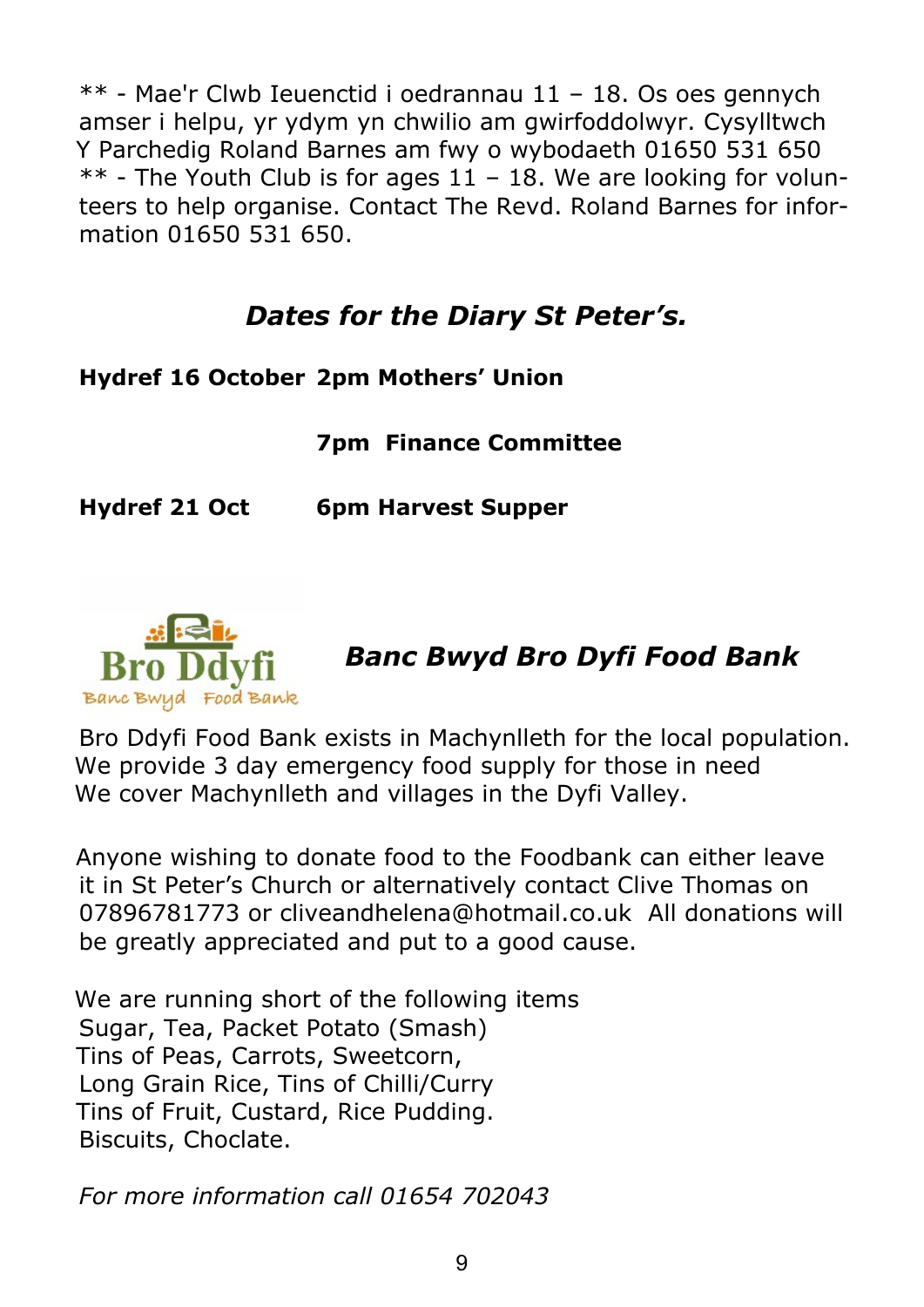

# ST PETER'S CHURCH SUNDAY 2nd NOVEMBER 5.30 p.m. *SERVICE OF LIGHT*

*A SERVICE IN WHICH WE REMEMBER OUR LOVED ONES DEPARTED If you wish a candle to be lit for a loved one please let the Revd Kathleen know.*

\*\*\*\*\*\*\*\*\*\*\*\*\*\*\*\*\*\*\*\*\*\*\*\*\*\*\*\*\*\*

#### **Corris Holy Trinity Church News.**

We have had another wedding in Holy Trinty and send our best wishes to Barry and Genesis. A delightful day for all those taking part.

Corris Mother's Union continues to meet the first Monday of the month, with Mrs Jen Evans speaking to us. Visitors are always welcome. We are enjoying varied services and visits to other churches in our area. We do appreciate the chance to share fellowship with those members in our Ministry Area., And look forward to joining everyone for the Harvest Thanksgiving at Cemaes.

> **Coffee Morning In aid of Holy Trinity Church Corris 10am - 12pm Wed 29 October**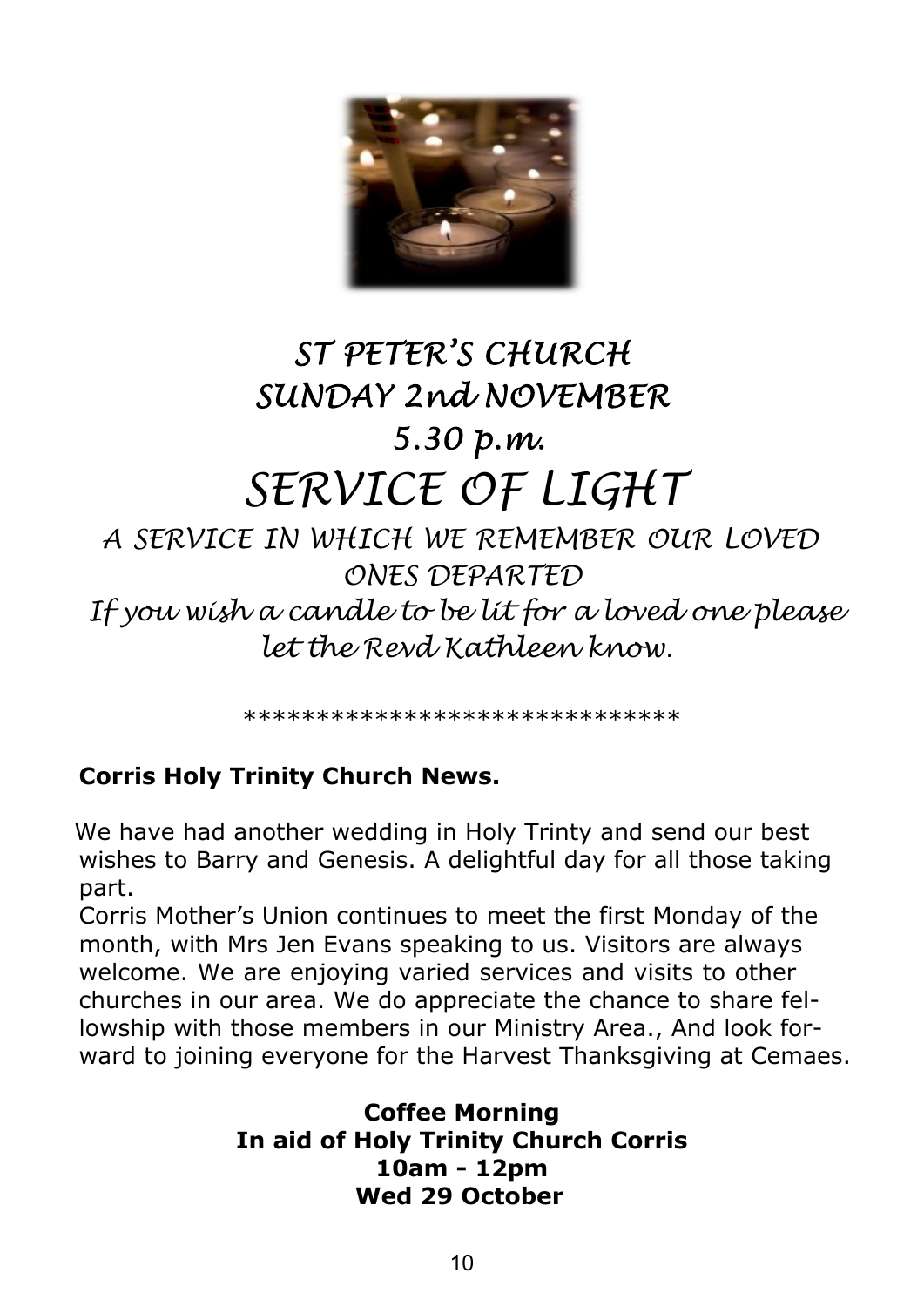### **Harvest Festival 2014**



Something a little different this year!!

We will be celebrating Harvest this year as a Ministry Area with one service at **St Tydecho Church, Cemaes** on **Sunday** the **19th October** at **10.30am**. The guest Preacher will be the Rev Canon Robert Townsend who was part of the Diocesan party that went to visit our link Diocese of Lango in Uganda during the summer. Robert has many slides and photographs to explain and help us to understand the very different lives our brothers and sisters live in that part of the world.

Traditionally we come together at this time of the year to give thanks to God for the abundance of gifts we are given here in the United Kingdom – for the sunshine and the rain in their seasons giving us good soil to grow enough and more than enough food for everyone. We have riches beyond compare. It is not so in Uganda where peace between tribes is very fragile, resources are limited and, in spite of all that, faith in our loving and generous God is strong. Through this service, with the help of someone who has enjoyed Ugandan hospitality and seen the hardship, let us rededicate ourselves in sharing what we have with those who have little. Following the service there will be a Harvest Buffet at the Parish Room in Cemaes where everyone is very warmly welcomed.

*Almighty and eternal God, We thank you for providing in abundance all that we need and more than we need.*

*Forgive us when we become complacent; Inspire us to share our plenty with those who have little; May our voices be heard by governments and nations until the time comes when the resources of your world are enjoyed by all. Lord, your blessings to us are great and we thank you.*

*Amen.*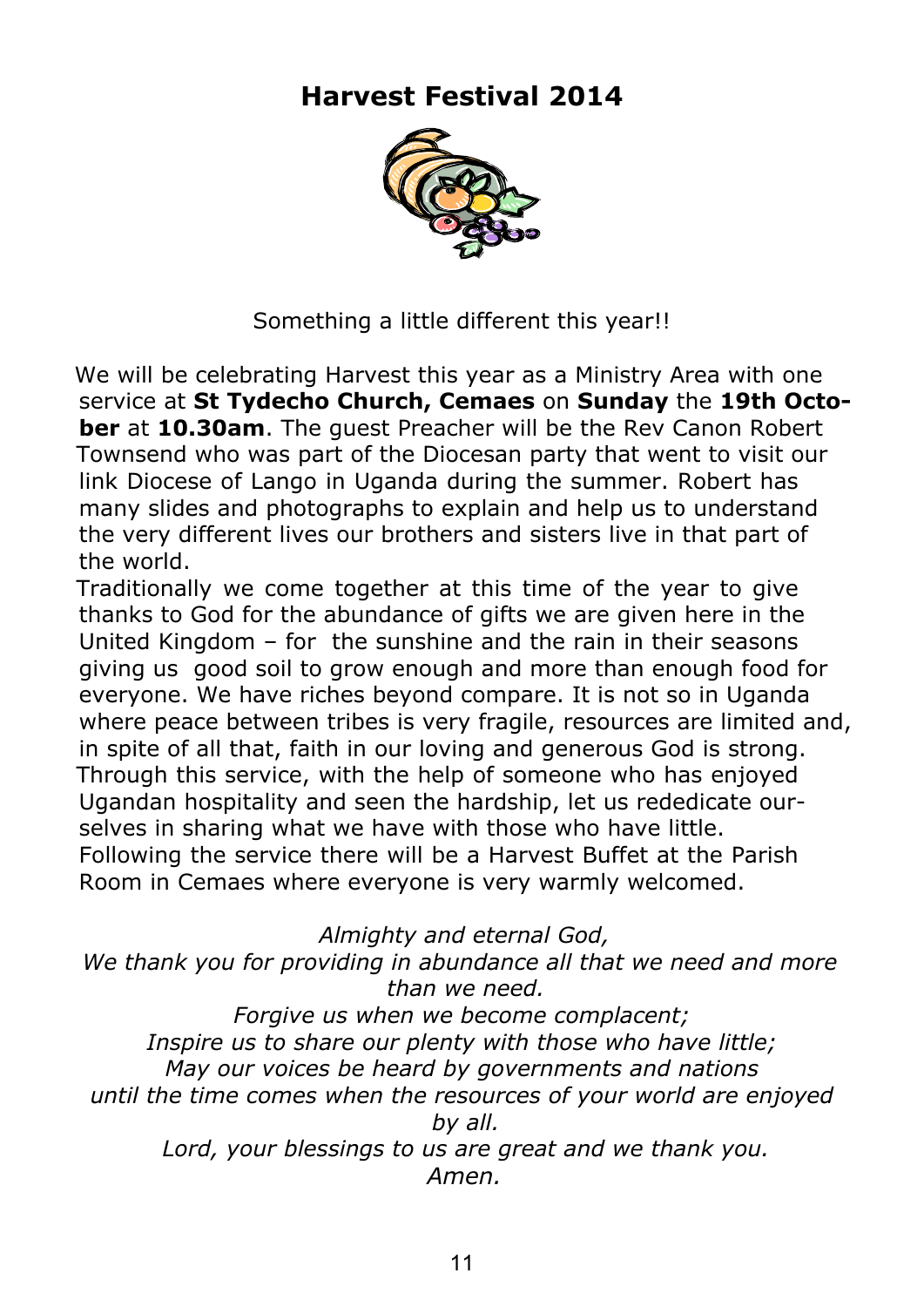# ST PETER'S CHURCH LADIES FELLOWSHIP HARVEST SUPPER

# TUESDAY OCTOBER 21st 6PM AT MACHYNLLETH BOWLING CLUB TICKETS £6 GET YOUR TICKETS NOW AVAILABLE FROM THE OFFICIALS

MRS MURIEL EVANS 702734 MRS ALICE HUGHES 702020 MRS MARGARET SEARSON 703253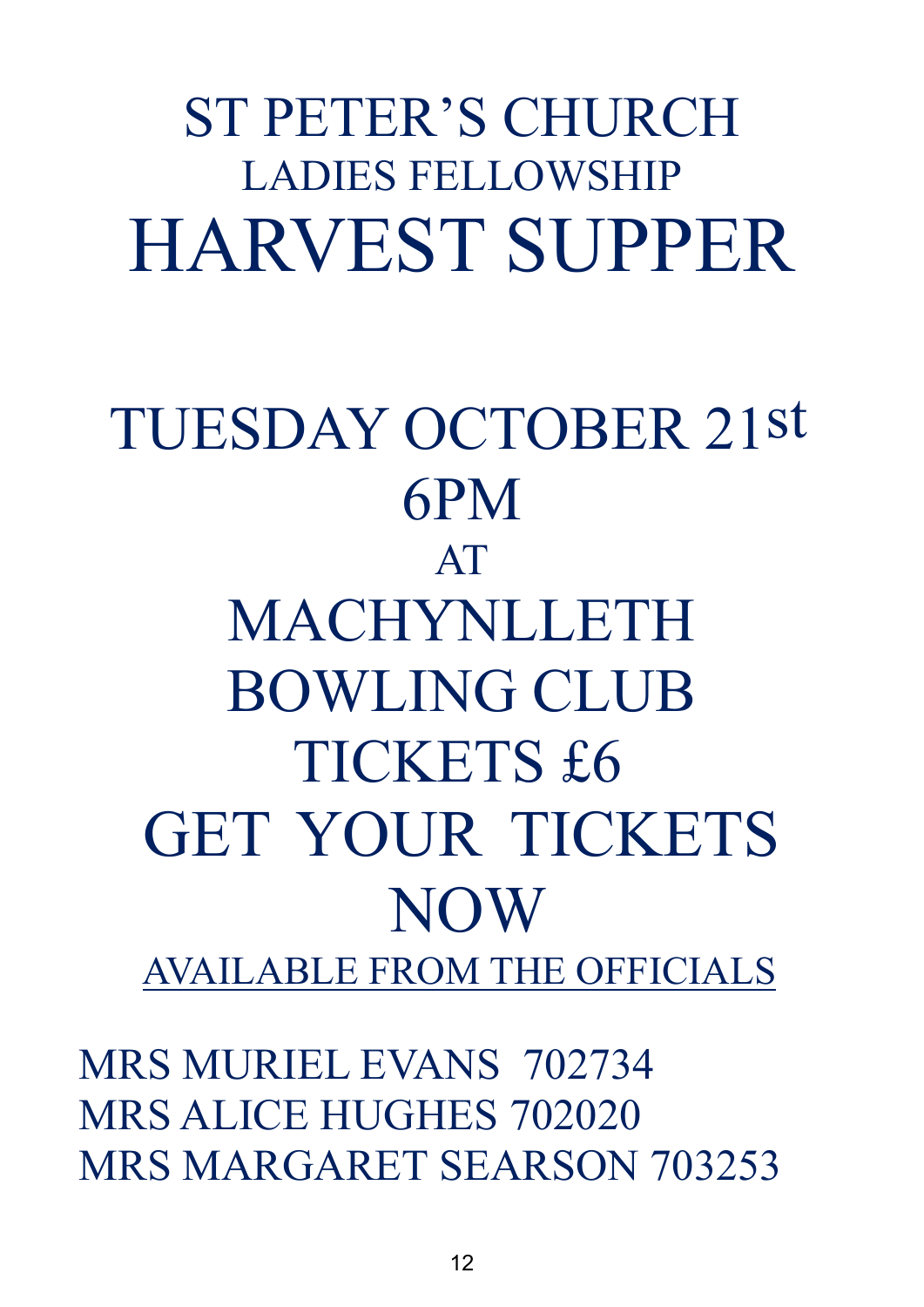

# *St Peter's Plodders October Walk.*

# **Ystwth Trail, Aberystwyth (4.5 miles) Sat 11th Oct.**

Leaving Machynlleth at **09:00 hrs from St Peter's** Church. We shall be parking near the harbour in Aberystwyth, we shall be then following the Ystwyth Trail towards Tregaron veering off after a couple of miles passing Plas Tanybwlch and returning to Aberystwyth via the coastal path. Packed lunches (optional) but food is available at end of walk.

Our September walk was in and around Cwm Hengae, Aberlefeni. With mixed terrain the walk was enhanced with the start of the Autumn colours. Evidence of our glorious weather this summer was everywhere, with blackberries, damson, sloe and hazel nuts at every turn. Finished off with tea and coffee at Corris Craft Centre. All though, some succumbed to the cooking there!!!!